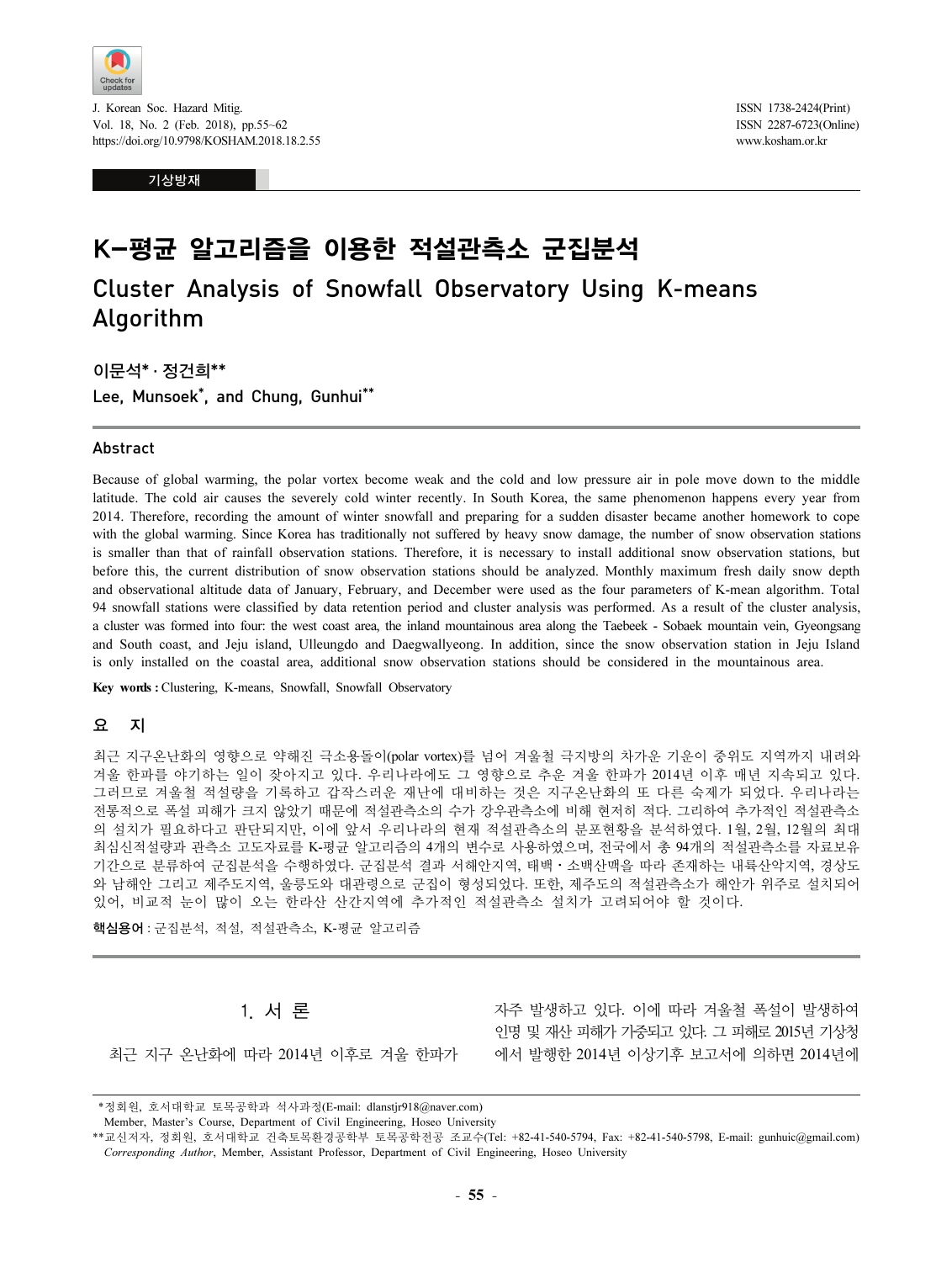동해안 지방에서는 2월 달에 103년 만의 최장기간 폭설이 발생하였고, 폭설 및 한파로 인해 한랭 질환자가 264명이 발생하고 18명이 사망하였으며, 재산피해액은 179억 원에 달한다. 또한, 재해연보에 따르면 2001년 1월 전국에서 폭풍 을 동반한 폭설로 주택, 비닐하우스 등 총 6,590억 원의 피해액 이 발생하였으며, 2004년 3월 우리나라 중부 대부분을 비롯해 내린 폭설은 3월에 내린 일 적설량 중 최고 기록을 갱신하였고, 2005년 12월 폭설은 장기적으로 내린 폭설로 14명의 인명피 해가 있었다(Korea Meteorological Agency, 2015; Korea Fire Protection, 2001; Korea Fire Protection, 2004; Korea Fire Protection, 2005).

적설관측소의 추가적인 설치에 대한 연구는 부족한 실정 이지만, 비슷한 연구로 Jung et al.(1999)은 주성분 분석을 이용하여 한반도를 크게 5개의 기후구역으로 구분하였다. 다변량 자료의 분류에는 주로 통계적인 방법이 사용되어지 며 최근에는 주로 군집분석 방법을 이용하여 분류한다. 국내 의 경우 이런 군집분석 방법으로 강우관측소나 강우사상을 분류하는데 주로 적용하고 있다. Lee and park(1999)는 군집 분석 방법 중 비지도 학습 방법(unsupervised learning)인 K-평균 군집분석을 이용하여 여름철 강수지역을 구분하였 다. 또한, Lim(2009)은 K-평균 군집분석을 이용하여 한강유 역을 4개의 지역으로 구분하고, 각 지역에 속한 강우자료를 이용해 지역빈도해석을 통한 확률강우량을 추정하는 연구 를 수행하였다. K-평균 군집분석을 하려면 초기 중심 개수를 지정해 줘야 하는데 Lee(2012), Kim(2012) 등이 K-평균 군집분석의 초기치 선정의 복잡도 개선 및 초기 중심 선정 방법을 비교하는 연구를 수행하였다.

최근 기후변화로 인하여 대설형태가 시⋅공간적으로 변하 면서 한 지역에 국한되지 않고 여러 지역에서 동시다발적으 로 이상 폭설이 발생하고 있다. 하지만, 우리나라는 옛날부터 대설로 인한 피해가 적었기 때문에 적설관측소의 수가 강우 관측소의 수보다 현저하게 적다. 본 연구에서는 적설관측소 의 개수의 부족으로 강설예측에 어려운 부분을 보완하고자 현재 우리나라의 적설관측소 분포현황을 분석하고자 한다.

## 2. K-평균 알고리즘

이 연구에서 사용된 군집분석 방법은 비지도 학습 (unsupervised learning) 방법 중 하나인 K-평균 방법이다. 이 방법은 지도 학습 방법에 비해 대량의 자료에서 군집을 발견하기 쉽고 계산 속도가 빠른 것으로 알려져 있다(Brain, 1993). K-평균 군집분석 방법은 MacQueen(1967)에 의해 제안된 방법으로 주어진 데이터를 k개의 군집으로 묶는 알고리즘이다.

군집분석의 순서를 단계적으로 간략하게 알아보면,

단계 1. 랜덤하게 초기 중심 값을 선택한다.

단계 2. k개의 중심 값과 각 개별 데이터간의 거리를 Eq. (1)과 같이 유클리디안(euclidean) 거리를 이 용하여 계산하고, 가장 가까운 클러스터에 해당 데이터를 할당한다. 단계 2. k개의 중심 값과 각 개<br>- Eq. (1)과 같이 유클리디인<br>- 용하여 계산하고, 가장 가<br>- 데이터를 할당한다.<br>- 시(<sub>P</sub>, - q,)<sup>2</sup> + (p<sub>o</sub> - q,)<sup>2</sup> + ... + (p<sub>o</sub> - q,)<sup>2</sup> 별 데이터간의 $\frac{2!}{\text{equclidean}}$ 거 $\frac{1}{\text{equation}}$ 

$$
\sqrt{(p_1 - q_1)^2 + (p_2 - q_2)^2 + \dots + (p_n - q_n)^2} = \sqrt{\sum_{i=1}^n (p_i - q_i)^2}
$$
 (1)

단계 3. 클러스터마다 새로운 중심 값을 계산한다.

단계 4. 선택된 중심 값이 변화가 어느 정도 없다면 멈춘다. 만약 계속 변화가 있다면 단계 1부터 반복한다.

또한, K-평균 군집 분석 방법은 분석자가 초기에 중심개 수를 지정해 주어야 한다. 초기 중심 개수를 지정하는 방법 은 여러 가지가 있다. 가장 기본적인 방법으로 Eq. (2)와 같은 식을 적용하거나, 군집의 수를 순차적으로 늘려가면 서 결과를 모니터링하고 군집의 개수를 추가하여 이전의 결과와 비교하는 경험적인 방법이 있다. 이 외에도 몇 가지 방법이 있지만 본 연구에서 초기 중심 개수를 결정한 방법 은 통계 프로그램인 R의 함수를 사용하여 Eq. (3)과 같이 제곱합(sum of square) 방법으로 초기 중심 개수를 설정하 였다. 단계 2. k E 동료 2 k E 동료 2 k E 동료 2 k E 동료 2 k E 동료 2 k E 동료 2 k E 동료 2 k E 동료 2 k E 동료 2 k E 동료 2 k E 동료 2 k E 동료 2 k E 동료 2 k E 동료 2 k E 동료 2 k E 동료 2 k E 동료 2 k E 동료 2 k E 동료 2 k E 동료 4 k E k E k E k =  $\sqrt{n/2}$  k =  $\sqrt{n/$ - 여러 가지가<br>은 식을 적용<br>결과를 모니<sup>1</sup><br>결과를 모니<sup>1</sup><br>함에 있지만 본<br>통계 프로그<sup>1</sup><br>품회(sum of se<br>다.<br>-  $k = \sqrt{n/2}$ <br>여기서,  $n:$  표<br>SS= $\sum (Y - \overline{Y})$ 

$$
k = \sqrt{n/2} \tag{2}
$$

여기서,  $n$ : 표본 수 (본 연구에서는 적설관측소 개수)

 $\sim$  (3)

## 3. 데이터 구축 및 분석 결과

3.1 데이터 수집

전국의 적설관측소를 K-평균 군집분석 방법을 이용하여 군집화하기 위해 변수를 지정하고, 해당하는 데이터를 수집 하였다. 데이터를 수집하기 위해서 기상청에서 관리하는 기상정보개방포털의 자료를 활용하였다. 데이터는 각 관측 소의 고도자료 및 겨울철 1월, 2월, 12월의 최대 최심신적설 을 관측 시작 일부터 2016년까지의 자료를 수집하였다. 수집 한 자료는 Table 1과 같다.

본 연구에서는 4가지의 변수 중 고도자료는 기상정보개방 포털에서 수집한 데이터를 그대로 사용하였고, 3가지의 적 설자료는 각 관측소의 자료보유 기간 동안 모든 자료를 평균 값을 내어 사용하였다. 또한, 자료보유 기간을 기준으로 2가지의 그룹으로 데이터를 분류하였다. 분류한 데이터는 Table 2와 같이 자료보유 기간이 30년 이상인 그룹과 제한을 주지 않았을 때로 분류하였다.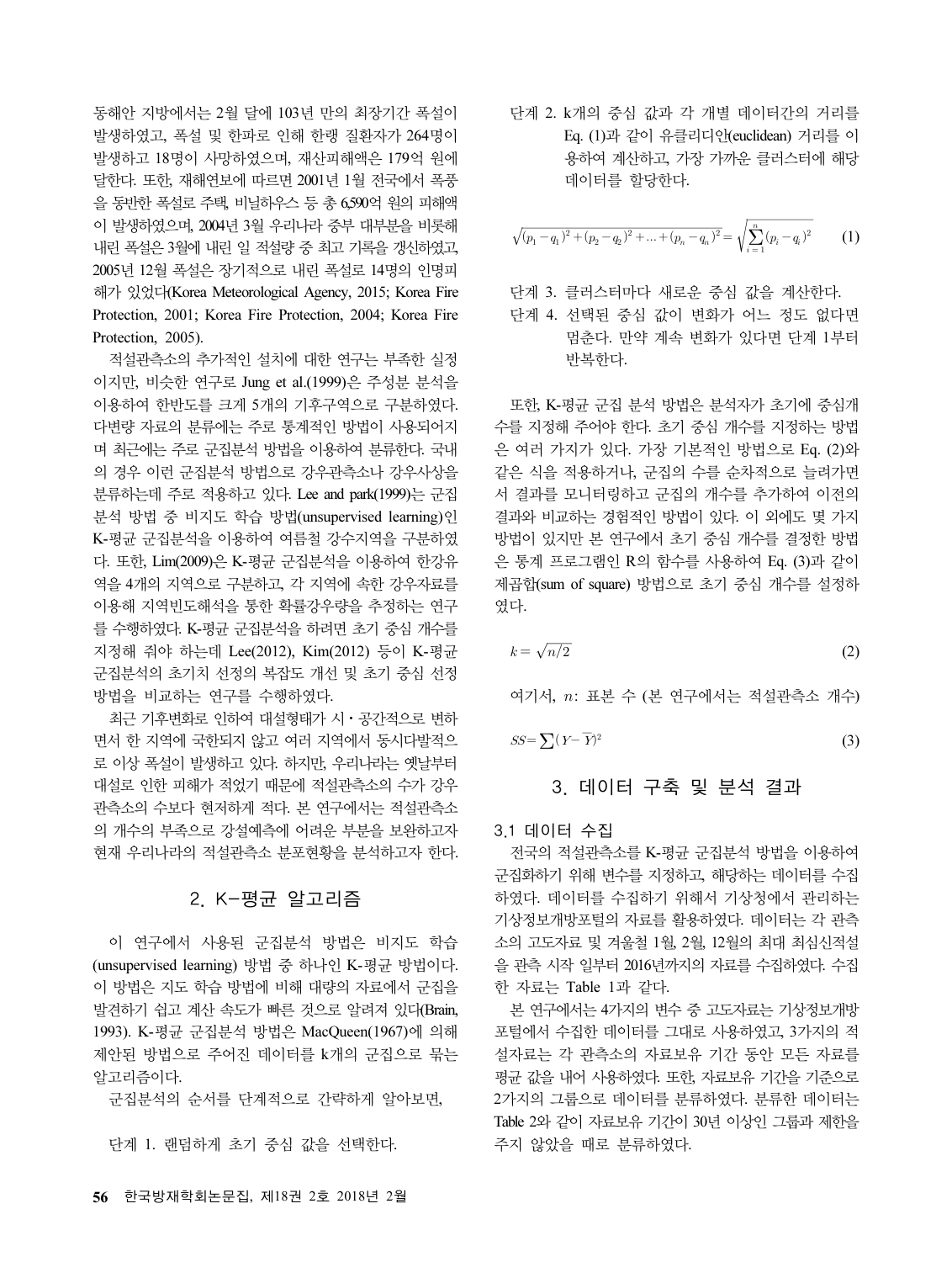| Point | Name            | Data retention<br>period | 1 Month<br>(cm) | 2 Month<br>(cm) | 12 Month<br>(cm) | Altitude<br>(cm) |
|-------|-----------------|--------------------------|-----------------|-----------------|------------------|------------------|
| 90    | Sokcho          | 49yr                     | 14.386          | 14.400          | 7.504            | 18.06            |
| 93    | North Chuncheon | 1yr                      | 0.000           | 0.000           | 0.500            | 95.61            |
| 95    | Cheolwon        | 29yr                     | 5.938           | 4.676           | 4.907            | 154.81           |
| 98    | Dongducheon     | 20yr                     | 4.737           | 2.879           | 3.763            | 112.50           |
| 99    | Paju            | 16yr                     | 3.088           | 1.506           | 2.619            | 29.42            |
| 100   | Daegwallyeong   | 47yr                     | 25.778          | 25.185          | 15.770           | 772.57           |
| 101   | Chun Cheon      | 52yr                     | 8.227           | 6.037           | 5.784            | 76.47            |
| 102   | Baekryongdo     | 17yr                     | 4.976           | 2.671           | 5.741            | 145.50           |
| 104   | North Gangneung | 10 <sub>yr</sub>         | 12.900          | 23.978          | 11.656           | 78.90            |
| 105   | Gangneung       | 107yr                    | 17.176          | 14.290          | 5.630            | 26.04            |
| 106   | Donghae         | 25yr                     | 8.608           | 10.252          | 2.32             | 39.91            |
| 108   | Seoul           | 110yr                    | 5.747           | 4.578           | 3.906            | 85.80            |
| 112   | Incheon         | 102yr                    | 5.599           | 4.159           | 3.724            | 68.20            |
| 114   | Won-ju          | 45yr                     | 6.328           | 4.396           | 4.728            | 148.60           |
| 115   | Ulleungdo       | 78yr                     | 31.859          | 21.371          | 20.259           | 222.40           |
| 119   | Suwon           | 53yr                     | 5.807           | 3.343           | 4.834            | 34.06            |
| 121   | Yeongwol        | 22yr                     | 5.461           | 4.061           | 2.870            | 240.60           |
| 127   | Chungju         | 45yr                     | 5.742           | 3.207           | 3.984            | 116.30           |
| 129   | Seosan          | 49yr                     | 7.967           | 3.633           | 6.873            | 28.91            |
| 130   | Uljin           | 46yr                     | 5.983           | 6.535           | 2.324            | 50.00            |
| 131   | ChungJu         | 50yr                     | 7.080           | 3.812           | 5.092            | 58.70            |
| 133   | Daejeon         | 48yr                     | 5.833           | 3.298           | 4.383            | 68.94            |
| 135   | Chupungnyeong   | 80yr                     | 6.922           | 4.778           | 3.831            | 243.70           |
| 136   | Andong          | 49yr                     | 4.334           | 2.282           | 2.386            | 140.10           |
| 137   | Sangju          | 15yr                     | 2.947           | 2.713           | 0.813            | 96.17            |
| 138   | Pohang          | 74yr                     | 2.149           | 1.926           | 0.451            | 2.28             |
| 140   | Gunsan          | 49yr                     | 7.651           | 3.449           | 7.976            | 23.20            |
| 143   | Dae-gu          | 110yr                    | 2.149           | 1.926           | 0.451            | 53.40            |
| 146   | Jeonju          | $100\rm yr$              | 5.109           | 3.247           | 4.658            | 61.40            |
| 152   | Ulsan           | 86yr                     | 1.251           | 1.639           | 0.571            | 82.00            |
| 155   | Changwon        | 7yr                      | 1.663           | 0.963           | 0.616            | 37.60            |
| 156   | Gwangju         | 32yr                     | 6.922           | 4.855           | 6.481            | 72.38            |
| 159   | Busan           | 78yr                     | 0.779           | 0.849           | 0.330            | 69.56            |
| 162   | Tongyeong       | 111yr                    | 1.133           | 1.310           | 0.178            | 32.30            |
| 165   | Mokpo           | 49yr                     | 7.188           | 4.148           | 6.825            | 38.00            |
| 168   | Yeo su          | 24yr                     | 0.979           | 1.712           | 0.456            | 64.64            |
| 169   | Heuksando       | 111yr                    | 3.020           | 1.480           | 2.105            | 76.49            |
| 170   | Wando           | 75yr                     | 2.050           | 1.850           | 2.198            | 35.24            |
| 172   | Gochang         | 20yr                     | 6.986           | 1.857           | 11.986           | 52.00            |
| 174   | Suncheon        | 46yr                     | 1.917           | 0.233           | 3.633            | 165.00           |
| 175   | Jindo           | 15yr                     | 4.294           | 2.950           | 6.756            | 476.47           |
| 184   | Jeju            | 94 <sub>yr</sub>         | 2.739           | 1.744           | 1.201            | 20.45            |
| 185   | Gosan           | 29yr                     | 0.821           | 0.137           | 0.342            | 71.47            |

Table 1. Monthly Maximum Fresh Snow Depth and Observatory Altitude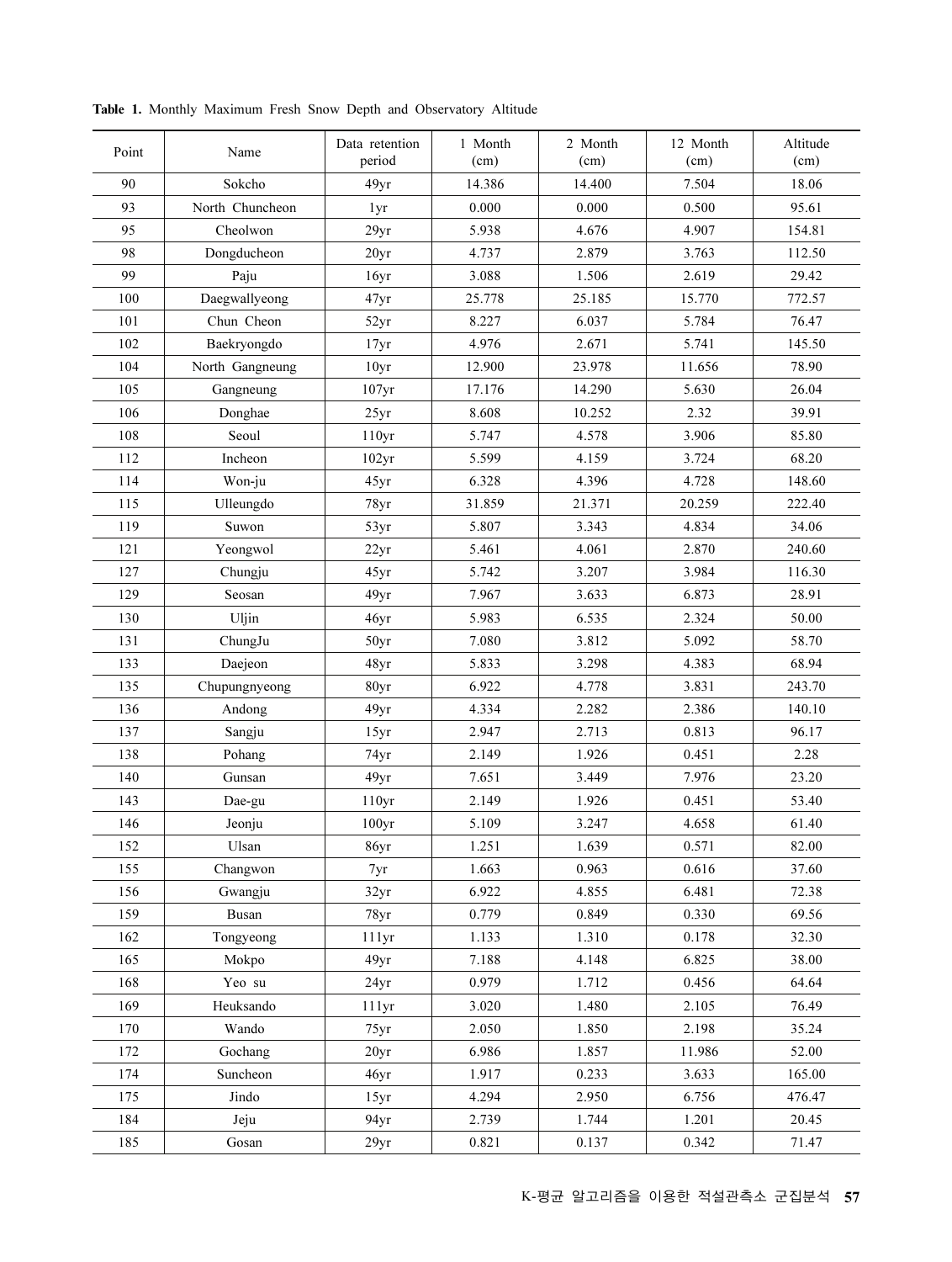| Point | Name          | Data retention<br>period | 1 Month<br>(cm) | 2 Month<br>(cm) | 12 Month<br>(cm) | Altitud<br>(cm) |
|-------|---------------|--------------------------|-----------------|-----------------|------------------|-----------------|
| 188   | Seongsan      | 44yr                     | 3.952           | 2.150           | 2.400            | 17.75           |
| 189   | Seogwipo      | 56yr                     | 2.630           | 1.393           | 1.230            | 49.03           |
| 192   | Jinju         | 48yr                     | 2.119           | 1.967           | 0.592            | 30.21           |
| 201   | Ganghwa       | 45yr                     | 4.560           | 3.409           | 3.309            | 47.01           |
| 202   | Yangpyeong    | 45yr                     | 5.051           | 3.616           | 3.627            | 47.98           |
| 203   | Icheon        | 45yr                     | 6.824           | 3.529           | 3.851            | 78.01           |
| 211   | Inje          | 46yr                     | 5.827           | 4.956           | 4.007            | 200.16          |
| 212   | Hongcheon     | 46yr                     | 6.800           | 5.191           | 3.256            | 139.95          |
| 216   | Taebaek       | 32yr                     | 11.888          | 9.191           | 3.806            | 712.82          |
| 217   | Jeongseon-gun | 7yr                      | 0.000           | 0.000           | 0.000            | 307.40          |
| 221   | Jecheon       | 45yr                     | 6.011           | 4.418           | 4.536            | 259.80          |
| 226   | Boeun         | 45yr                     | 6.038           | 3.544           | 4.300            | 174.99          |
| 232   | Cheonan       | 46yr                     | 6.502           | 3.596           | 5.727            | 81.50           |
| 235   | Boryeong      | 45yr                     | 5.849           | 3.331           | 6.533            | 15.49           |
| 236   | <b>Buyeo</b>  | 45yr                     | 5.196           | 2.469           | 4.984            | 11.33           |
| 238   | Gumsan        | 45yr                     | 5.776           | 3.473           | 4.400            | 170.35          |
| 243   | Buan          | 45yr                     | 7.160           | 4.153           | 8.360            | 11.96           |
| 244   | Imsil         | 47yr                     | 7.351           | 4.366           | 8.064            | 247.87          |
| 245   | Jeongeup      | 38yr                     | 9.747           | 5.445           | 11.155           | 69.84           |
| 247   | Namwon        | 46yr                     | 6.798           | 4.722           | 5.918            | 127.48          |
| 248   | Jangsu        | 29y                      | 6.286           | 5.652           | 5.741            | 406.49          |
| 251   | Gochang-gun   | 9y                       | 5.520           | 1.520           | 9.820            | 54.00           |
| 252   | Yeonggwang    | 10 <sub>y</sub>          | 4.200           | 1.480           | 6.680            | 37.20           |
| 216   | Taebaek       | 32yr                     | 11.888          | 9.191           | 3.806            | 712.82          |
| 217   | Jeongseon-gun | 7yr                      | 0.000           | 0.000           | 0.000            | 307.40          |
| 221   | Jecheon       | 45yr                     | 6.011           | 4.418           | 4.536            | 259.80          |
| 226   | Boeun         | 45yr                     | 6.038           | 3.544           | 4.300            | 174.99          |
| 232   | Cheonan       | 46yr                     | 6.502           | 3.596           | 5.727            | 81.50           |
| 235   | Boryeong      | 45yr                     | 5.849           | 3.331           | 6.533            | 15.49           |

| ∠∪∠ | r angpycong    | ⊣ூட              | J.VJ 1 | <b>J.VIV</b> | 3.021  | <b>TI.JU</b> |
|-----|----------------|------------------|--------|--------------|--------|--------------|
| 203 | Icheon         | 45yr             | 6.824  | 3.529        | 3.851  | 78.01        |
| 211 | Inje           | 46yr             | 5.827  | 4.956        | 4.007  | 200.16       |
| 212 | Hongcheon      | 46yr             | 6.800  | 5.191        | 3.256  | 139.95       |
| 216 | Taebaek        | 32yr             | 11.888 | 9.191        | 3.806  | 712.82       |
| 217 | Jeongseon-gun  | 7yr              | 0.000  | 0.000        | 0.000  | 307.40       |
| 221 | Jecheon        | 45yr             | 6.011  | 4.418        | 4.536  | 259.80       |
| 226 | Boeun          | 45yr             | 6.038  | 3.544        | 4.300  | 174.99       |
| 232 | Cheonan        | 46yr             | 6.502  | 3.596        | 5.727  | 81.50        |
| 235 | Boryeong       | 45yr             | 5.849  | 3.331        | 6.533  | 15.49        |
| 236 | <b>Buyeo</b>   | 45yr             | 5.196  | 2.469        | 4.984  | 11.33        |
| 238 | Gumsan         | 45yr             | 5.776  | 3.473        | 4.400  | 170.35       |
| 243 | Buan           | 45yr             | 7.160  | 4.153        | 8.360  | 11.96        |
| 244 | Imsil          | 47yr             | 7.351  | 4.366        | 8.064  | 247.87       |
| 245 | Jeongeup       | 38yr             | 9.747  | 5.445        | 11.155 | 69.84        |
| 247 | Namwon         | 46yr             | 6.798  | 4.722        | 5.918  | 127.48       |
| 248 | Jangsu         | 29y              | 6.286  | 5.652        | 5.741  | 406.49       |
| 251 | Gochang-gun    | 9y               | 5.520  | 1.520        | 9.820  | 54.00        |
| 252 | Yeonggwang     | 10 <sub>y</sub>  | 4.200  | 1.480        | 6.680  | 37.20        |
| 216 | Taebaek        | 32yr             | 11.888 | 9.191        | 3.806  | 712.82       |
| 217 | Jeongseon-gun  | 7yr              | 0.000  | 0.000        | 0.000  | 307.40       |
| 221 | Jecheon        | 45yr             | 6.011  | 4.418        | 4.536  | 259.80       |
| 226 | Boeun          | 45yr             | 6.038  | 3.544        | 4.300  | 174.99       |
| 232 | Cheonan        | 46yr             | 6.502  | 3.596        | 5.727  | 81.50        |
| 235 | Boryeong       | 45yr             | 5.849  | 3.331        | 6.533  | 15.49        |
| 236 | <b>Buyeo</b>   | 45yr             | 5.196  | 2.469        | 4.984  | 11.33        |
| 238 | Gumsan         | 45yr             | 5.776  | 3.473        | 4.400  | 170.35       |
| 243 | Buan           | 45yr             | 7.160  | 4.153        | 8.360  | 11.96        |
| 244 | Imsil          | 47yr             | 7.351  | 4.366        | 8.064  | 247.87       |
| 245 | Jeongeup       | 38yr             | 9.747  | 5.445        | 11.155 | 69.84        |
| 247 | Namwon         | 46yr             | 6.798  | 4.722        | 5.918  | 127.48       |
| 248 | Jangsu         | 29yr             | 6.286  | 5.652        | 5.741  | 406.49       |
| 251 | Gochang-gun    | 9yr              | 5.520  | 1.520        | 9.820  | 54.00        |
| 252 | Yeonggwang     | 10 <sub>yr</sub> | 4.200  | 1.480        | 6.680  | 37.20        |
| 253 | Gimhae         | 11yr             | 0.000  | 1.333        | 1.022  | 53.34        |
| 254 | Sunchang-gun   | 11yr             | 2.933  | 1.456        | 5.278  | 127.00       |
| 255 | North changwon | 11yr             | 0.000  | 1.988        | 1.750  | 48.80        |
| 257 | Yangsan        | 8yr              | 0.213  | 1.663        | 1.000  | 14.85        |
| 258 | Boseong-gun    | 7yr              | 0.114  | 0.714        | 2.243  | 2.80         |
| 259 | Gangjin-gun    | 8yr              | 1.525  | 0.750        | 5.788  | 12.50        |
|     |                |                  |        |              |        |              |

Altitude (cm)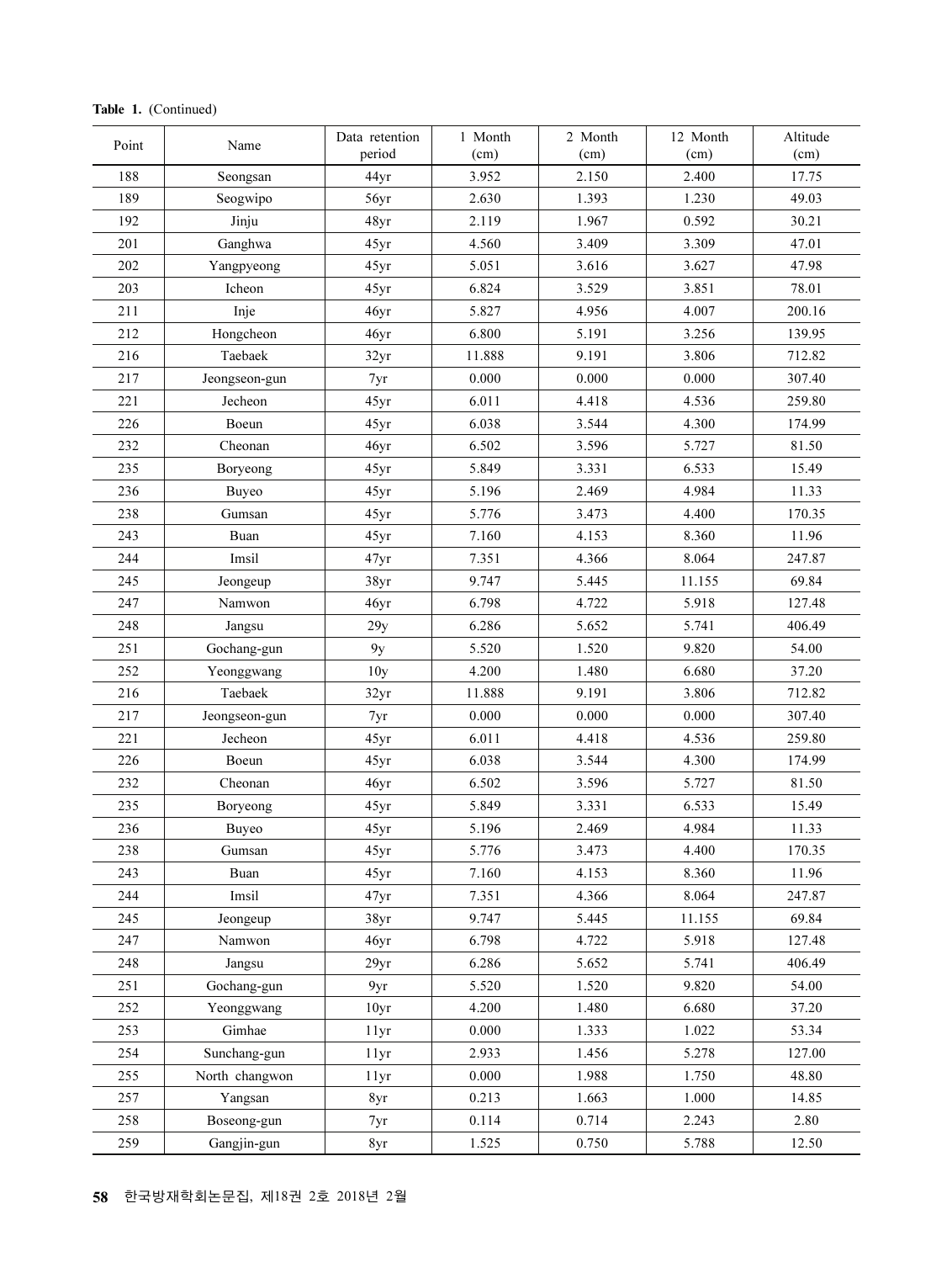| Table 1. (Continued)                                               |                                                                                                                                                       |                |                            |                                                                            |                                                                                        |          |  |
|--------------------------------------------------------------------|-------------------------------------------------------------------------------------------------------------------------------------------------------|----------------|----------------------------|----------------------------------------------------------------------------|----------------------------------------------------------------------------------------|----------|--|
| Point                                                              | Name                                                                                                                                                  | Data retention | 1 Month                    | 2 Month                                                                    | 12 Month                                                                               | Altitude |  |
|                                                                    |                                                                                                                                                       | period         | (cm)                       | (cm)                                                                       | (cm)                                                                                   | (cm)     |  |
| 260                                                                | Jangheung                                                                                                                                             | 45yr           | 3.093                      | 2.558                                                                      | 2.947                                                                                  | 45.02    |  |
| 261                                                                | Haenam                                                                                                                                                | 46yr           | 3.243                      | 2.857                                                                      | 3.452                                                                                  | 13.01    |  |
| 262                                                                | Goheung                                                                                                                                               | 45yr           | 1.398                      | 1.689                                                                      | 0.791                                                                                  | 53.12    |  |
| 263                                                                | Uiryeong-gun                                                                                                                                          | 7yr            | 0.000                      | 0.529                                                                      | 2.071                                                                                  | 14.18    |  |
| 264                                                                | Hamyang-gun                                                                                                                                           | 46yr           | 0.914                      | 0.700                                                                      | 3.414                                                                                  | 151.20   |  |
| 266                                                                | Gwangyang                                                                                                                                             | 6yr            | 0.000                      | 0.117                                                                      | 0.000                                                                                  | 80.90    |  |
| 268                                                                | Jindo-gun                                                                                                                                             | 3yr            | 0.000                      | 0.000                                                                      | 0.000                                                                                  | 5.40     |  |
| 271                                                                | Bonghwa                                                                                                                                               | 29yr           | 4.607                      | 3.024                                                                      | 3.603                                                                                  | 324.30   |  |
| 272                                                                | Yeongju                                                                                                                                               | 45yr           | 4.456                      | 3.284                                                                      | 2.458                                                                                  | 210.79   |  |
| 273                                                                | Mungyeong                                                                                                                                             | 44yr           | 5.691                      | 3.245                                                                      | 2.984                                                                                  | 170.61   |  |
| 276                                                                | Cheongsong-gun                                                                                                                                        | 7yr            | 1.214                      | 3.286                                                                      | 1.843                                                                                  | 206.23   |  |
| 277                                                                | Youngdeok                                                                                                                                             | 45yr           | 2.267                      | 2.816                                                                      | 0.478                                                                                  | 42.12    |  |
| 278                                                                | Uiseong                                                                                                                                               | 44yr           | 3.952                      | 1.736                                                                      | 1.648                                                                                  | 81.81    |  |
| 279                                                                | Gumi                                                                                                                                                  | 44yr           | 4.627                      | 2.095                                                                      | 1.732                                                                                  | 48.88    |  |
| 281                                                                | Yeongcheon                                                                                                                                            | 45yr           | 3.331                      | 1.587                                                                      | 0.869                                                                                  | 93.80    |  |
| 283                                                                | Gyeongju                                                                                                                                              | 7yr            | 1.729                      | 7.929                                                                      | 3.000                                                                                  | 37.64    |  |
| 284                                                                | Guchang                                                                                                                                               | 6yr            | 5.664                      | 4.771                                                                      | 2.740                                                                                  | 225.95   |  |
| 285                                                                | Hapcheon                                                                                                                                              | 44yr           | 3.016                      | 2.550                                                                      | 0.600                                                                                  | 32.00    |  |
| 288                                                                | Miryang                                                                                                                                               | 44yr           | 2.025                      | 1.395                                                                      | 0.264                                                                                  | 11.21    |  |
| 289                                                                | Sancheong                                                                                                                                             | 45yr           | 4.009                      | 3.331                                                                      | 1.084                                                                                  | 138.07   |  |
| 294                                                                | Geoje                                                                                                                                                 | 45yr           | 1.316                      | 1.287                                                                      | 0.036                                                                                  | 45.40    |  |
| 295                                                                | Namhae                                                                                                                                                | 45yr           | 1.380                      | 2.222                                                                      | 0.293                                                                                  | 43.70    |  |
|                                                                    | Table 2. Data Retention Period of Group                                                                                                               |                |                            |                                                                            |                                                                                        |          |  |
|                                                                    | Number                                                                                                                                                |                | Type                       |                                                                            |                                                                                        |          |  |
|                                                                    |                                                                                                                                                       |                | Data retention period      |                                                                            | Number                                                                                 |          |  |
| $\mathbf{1}$<br>2                                                  |                                                                                                                                                       |                | Over 30 years<br>Unlimited |                                                                            | 63<br>94                                                                               |          |  |
| 3.2 자료의 표준화                                                        | 일반적으로 다변량 자료를 이용하여 복합자료로 만드는<br>과정에서는 표준회(Normalization)를 적용하여 결과에 미치<br>는 영향을 최소화 할 수 있도록 적용할 수 있다(Kim et al.,<br>2007). 적설관측소를 표준화하기 위해 선정되고 구축된 변수 |                |                            | 3.3.1 초기 중심 개수 설정                                                          | 3.3 적설관측소 군집분석 결과<br>K-평균 군집분석을 하는데 있어서 분석자가 초기 중심<br>개수를 설정해 주어야 한다. 본 연구에서는 초기 중심 개수 |          |  |
| 들이 단위가 상이하기 때문에, 자료의 단위에 따른 편차<br>문제를 해소하기 위해 표준화 과정을 수행하였다. 본 연구에 |                                                                                                                                                       |                |                            | 설정방법 몇 가지 중에서 제곱합 결정방법으로 중심 개수를<br>설정하였다. 이 방법은 통계 프로그램인 R을 이용하여 함수        |                                                                                        |          |  |
| 서는 Eq. (4)와 같은 Z-Score 방식으로 환산된 표준값을<br>사용하였다.                     |                                                                                                                                                       |                |                            | 로 그래프를 그려 결정 할 수 있다. Fig. 1과 같이 R의 함수를<br>사용하여 중심 개수를 다르게 하면서 각 결과 값을 저장하여 |                                                                                        |          |  |
| $Z = \frac{X-\mu}{\mu}$                                            |                                                                                                                                                       |                | (4)                        | 그래프로 표시한다. 그래프가 도출되면 Y축의 경사가 완만<br>해지고 변화가 적어지기 시작할 때 X값을 중심 개수로           |                                                                                        |          |  |

Table 1. (Continued)

Table 2. Data Retention Period of Group

| Number | Type                  |        |  |  |  |
|--------|-----------------------|--------|--|--|--|
|        | Data retention period | Number |  |  |  |
|        | Over 30 years         | 03     |  |  |  |
|        | Unlimited             | 94     |  |  |  |

#### 3.2 자료의 표준화

$$
Z = \frac{X - \mu}{\sigma} \tag{4}
$$

여기서,  $X$ : 개개인의 값,  $\mu$ : 모평균,  $\sigma$ : 모표준편차

### 3.3 적설관측소 군집분석 결과

#### 3.3.1 초기 중심 개수 설정

K-평균 군집분석을 하는데 있어서 분석자가 초기 중심 개수를 설정해 주어야 한다. 본 연구에서는 초기 중심 개수 설정방법 몇 가지 중에서 제곱합 결정방법으로 중심 개수를 설정하였다. 이 방법은 통계 프로그램인 R을 이용하여 함수 로 그래프를 그려 결정 할 수 있다. Fig. 1과 같이 R의 함수를 사용하여 중심 개수를 다르게 하면서 각 결과 값을 저장하여 그래프로 표시한다. 그래프가 도출되면 Y축의 경사가 완만 해지고 변화가 적어지기 시작할 때 X값을 중심 개수로 사용한다.

모든 그룹에 제곱합 함수를 적용하고 초기 중심 개수를 선정하였다. K-평균 군집분석의 특징으로 분석자가 군집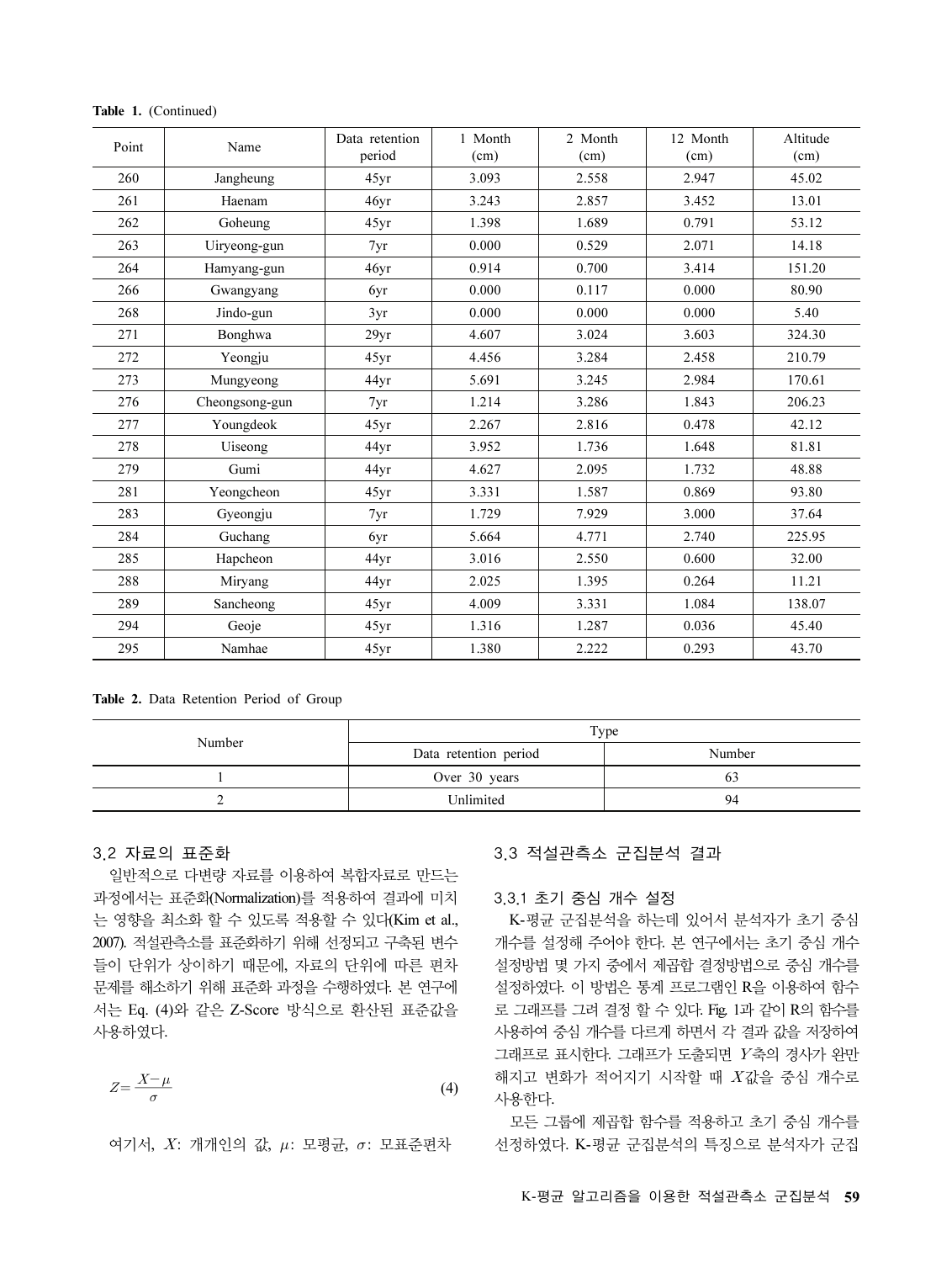

Fig. 1. Center Number Determination



Fig. 2. Center Number

K개의 개수를 정할 수 있지만 적정한 기준이 없어 함수를 적용하여 초기 중심 개수를 선정하였다. K-평균 군집분석의 실행으로 두 그룹에 2개의 중심개수를 결정하고 비교하였으 며 선정된 중심 개수는 Fig. 2와 같이 30년 이상의 자료를 보유한 그룹이 3개, 4개이며, 자료보유 기간에 제한을 주지 않았을 때도 마찬가지로 3개, 4개로 결정되었다.

#### 3.3.2 군집분석 결과

앞서 구축하고 표준화를 수행한 데이터를 군집분석 하였 다. Table 2와 같이 분류한 모든 그룹에 군집분석을 수행하였 으며, 각 그룹의 객채들 간의 거리를 유클리디안 거리를 이용하여 계산하였다. 본 연구에서는 비지도 학습 방법 중 하나인 K-평균 군집분석을 적용하여 군집분석을 수행하였 으며, 그룹 별로 군집분석한 결과를 GIS에 표기 및 분석하였 다. GIS에 분석 및 표기한 결과는 Fig. 3과 같다.

K-평균 군집분석을 이용하여 분석한 결과, 30년 이상의 자료를 보유한 그룹에서는 중심이 3개일 때와 중심이 4개일 때의 차이는 크게 나타나지 않았지만, 중심이 3개일 때 보다 중심이 4개일 때 군집의 결과가 지형적 특징 등 연관이 있는 지역끼리 군집의 형성이 더욱 잘 이루어졌다. 중심이 <sup>4</sup>개일 때의 군집은 크게 서해안과 태백⋅소백산맥을 따라 이어지는 산간지역, 강원도 동해안 지방, 비교적 적설량이 적은 경상도와 남해안 그리고 제주도, 적설량이 많은 울릉도 와 대관령으로 각각 군집이 형성되는 것을 볼 수 있었다.

자료보유 기간에 제한을 주지 않았을 때의 그룹에서는 군집 결과가 고르게 형성되지 않고 다른 지역끼리 군집이 형성되 어 지역적인 특성을 파악하기 어려웠다. 즉, 군집의 뚜렷한 특성도 찾아 볼 수 없었으며, 눈이 많이 오는 지역과 그렇지 않은 지역이 하나의 군집으로 묶이는 것을 볼 수 있었다. 이는 자료보유 기간이 짧은 관측소의 유무가 군집분석에 영향을 끼치는 것으로 판단되며, 군집분석을 수행할 때는 자료보유 기간이 비교적 긴 관측소들을 대상으로 수행하는 것이 더 좋은 결과를 얻을 수 있다고 판단된다. 또한 모든 군집 분석 결과에서 대관령과 울릉도가 하나의 군집으로 묶이고, 경상도와 남해안 그리고 제주도가 하나의 군집으로 묶이는 것을 볼 수 있었다. 자료보유 기간에 제한을 주지 않은 그룹의 군집분석의 결과를 보면 충청도와 강원도 지역 의 적설관측소 분포밀도가 다른 지역에 비해 작은 것을 알 수 있었다. 두 곳 각각 서해안과 고도가 높은 산간 지역을 포함하고 있어 눈이 많이 오는 지역에 속하기 때문에 적설관 측소 분포밀도를 높일 필요가 있다고 판단된다.

### 4. 결 론

본 연구에서는 우리나라의 적설관측소를 대상으로 비지 도 학습 방법 중 하나인 K-평균 군집분석을 이용하여 군집분 석을 수행하였다. 관측소의 고도와 겨울철 월별 최심신적설 을 변수로 선정하여 데이터를 수집하였다. 수집한 데이터에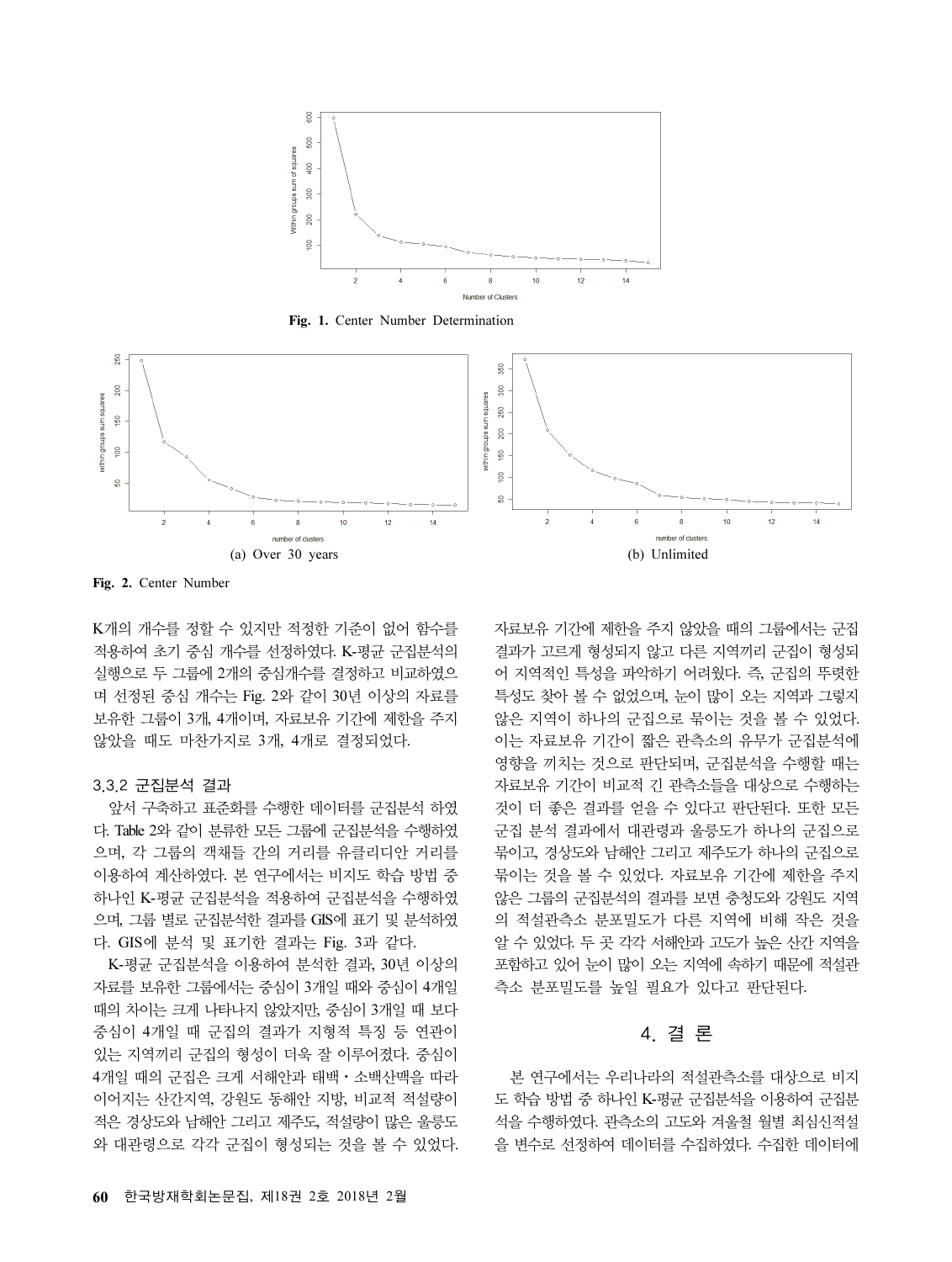

Fig. 3. Result of Clustering

표준화를 적용하였고 자료보유 기간에 따라 그룹을 나누었 다. 분류한 그룹에 제곱함 함수를 적용하여 초기 중심 개수를 선정하였고 선정한 중심 개수를 토대로 군집분석을 수행하 였다. 그 결과, 모든 군집분석 결과에서 그룹별로 크게 눈이 <sup>많</sup>이 내리는 서해안과 태백⋅소백산맥을 따라 이어지는 산간지역, 강원도 동해안 지방, 비교적 적설량이 적은 경상도 와 남해안 그리고 제주도 지역, 적설량이 매우 높은 울릉도와 대관령으로 군집이 형성되는 것을 볼 수 있었다. 군집분석을 수행할 때 자료보유 기간이 짧은 관측소와 함께 군집분석을 수행할 경우 군집의 특성이 다소 약해져 지역별 특성을 파악하기 어려워졌다. 군집분석을 수행한 결과 중 제주도 지역이 경상도와 남해안 지역과 군집으로 묶이는 것이 적설 량으로 볼 때는 타당해 보이나, 제주도의 적설관측소가 오직 해안가 위주로 설치되어 있는 것을 보았을 때 눈이 많이 오는 한라산지역의 적설량은 고려되지 않은 것을 알 수 있었다. 때문에 제주도의 산간지역에 추가적인 적설관측소 의 설치가 필요하다 판단된다. 충청도와 강원도의 적설관측 소 분포밀도가 다른 지역에 비해 적은 것으로 나타났다. 두 곳 모두 눈이 많이 오는 지역에 포함되기 때문에 추가적인

적설관측소의 설치가 필요하다고 판단되지만, 이는 후에 본 연구를 바탕으로 적설관측소의 지배면적을 조사하는 연구나 고도, 향 등 변수를 추가하여 보다 정밀한 군집분석을 통해 자세한 설치 위치를 지정할 필요가 있다고 판단된다.

## 감사의 글

이 논문은 2017년도 정부(과학기술정보통신부)의 재원으 로 한국연구재단의 지원을 받아 수행된 기초연구사업임(No. 2017R1A2B2008828).

### References

Jung, K.Y., Jung, Y.S., and Hwang, B.J. (1999) Classification of Snowfall Regions using Principal Component Analysis. Asia-Pacific Journal of Atmospheric Sciences, Korean Meteorological Society, Vol. 35, No. 3, pp. 466-473.

Kim, H.S., Song, Y.I., Kim, I.J., and Lim, Y.S. (2007) Linking